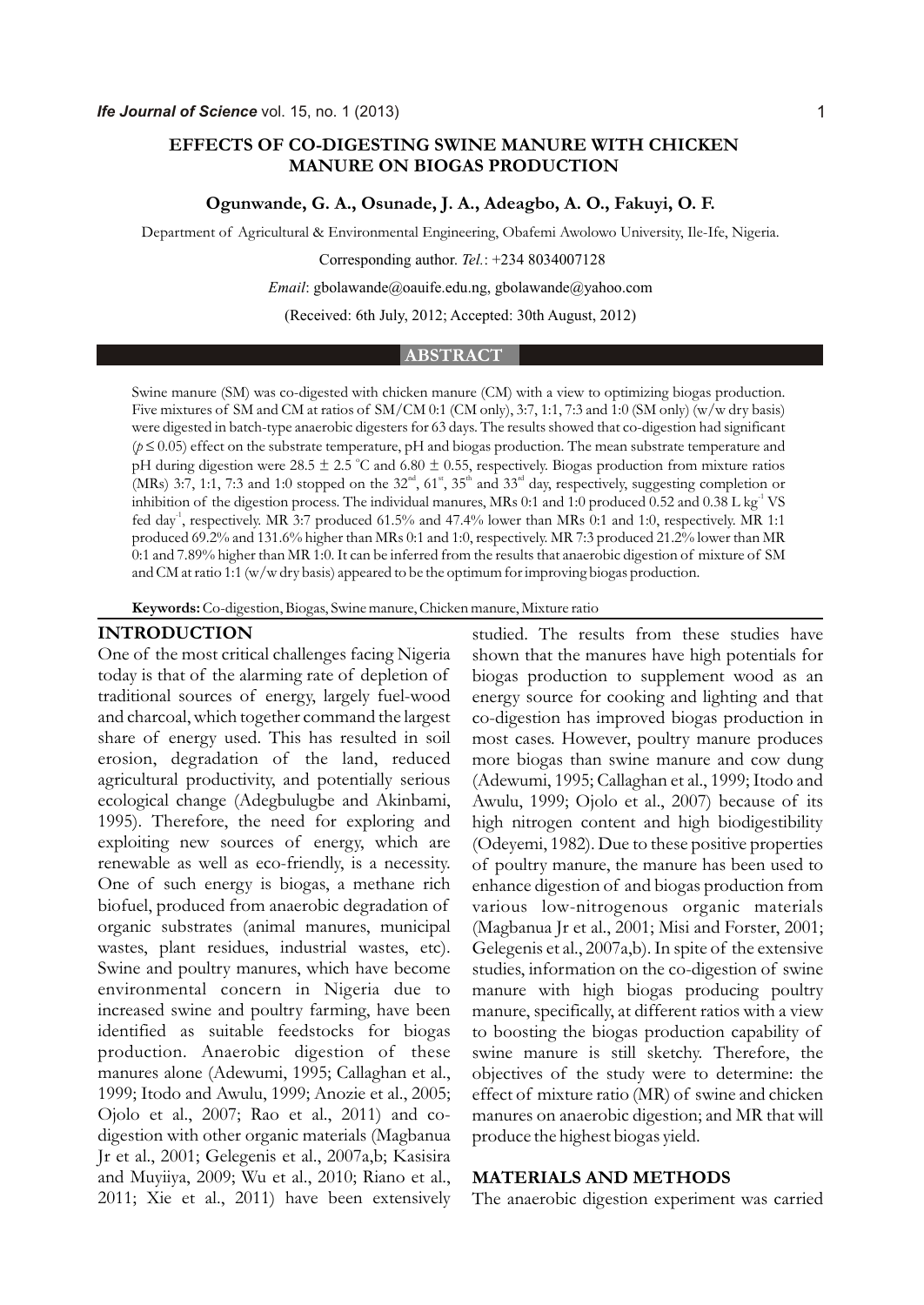#### 2 **Ogunwande et al**.: Effects of Co-digesting Swine Manure with Chicken Manure on Biogas Production

out under an ambient temperature of  $29.6 \pm 3.4\,^{\circ}\text{C}$ in a laboratory at the Department of Agricultural and Environmental Engineering, Obafemi Awolowo University, Nigeria. The materials used for this study were fresh swine and chicken manures, both collected from the University Teaching and Research Farm.

The biogas production of the SM-CM mixtures were examined at five MRs (w/w dry weight basis) 0:1 (CM only), 3:7, 1:1, 7:3 and 1:0 (SM only) in 25 L batch-type digesters adapted using rectangular plastic containers (Plate 1). Each digester had drain plug fitted at the base through which samples were collected for pH analysis. Also, a thermometer was fitted to each digester for substrate temperature measurement. Water tanks and water collector tanks were adapted using rectangular 10 and 5 L plastic containers, respectively. The digesters, water tanks and water collectors were inter-connected using rubber hoses with cork fitted tightly to prevent gas and water leakage. Each mixture was diluted to 8% TS, as recommended by Zennaki et al. (1996), agitated vigorously and screened using a 6 mm plastic mesh to remove gross solids. The digesters were loaded once during the experiment to 70% of the capacity with the substrates. The daily biogas production was measured by water displacement method. Each treatment was replicated thrice. The digesters were manually agitated once daily to ensure intimate contact between micro-organisms and the substrates. The substrates were digested for 63 days during which ambient and substrates temperatures and biogas production were measured daily, while pH was measured fortnightly.



**Plate 1.** The digester set up

## **Analytical methods**

Samples from the manures were analysed at 105 °C dry weight basis for: total solids (TS) content (drying at 105 °C for 24 h); volatile solids (VS) content (ashing of TS at 550 °C for 5 h in a muffle furnace); total nitrogen (TN) content (regular-Kjeldahl method; (Bremner, 1996)); pH (1:10 w/v sample:water extract, using a pH meter, Model 8000). The total carbon (TC) content was estimated from the ash content according to the formula (Mercer and Rose, 1968):

$$
TC\,(\%) \quad [100 \quad Ash\,(\%)]/1.8
$$

The initial carbon to nitrogen (C:N) ratio of each mixture was calculated from the estimated TC and

TN concentrations of the mixture. The initial properties are summarized in Table 1.

## **Statistical analyses**

The effects of MR on substrate temperature, pH and biogas production were analysed by subjecting the data collected to one-way analysis of variance (ANOVA). Duncan's Multiple Range Test was used to separate means that were significant at *p* 0.05. Pair-wise correlation of parameters was carried out to determine significant relationships. All analyses were performed using the Statistical Analysis System software (SAS, 2002).

## **RESULTS AND DISCUSSION**

The initial C:N ratios of the manure mixtures,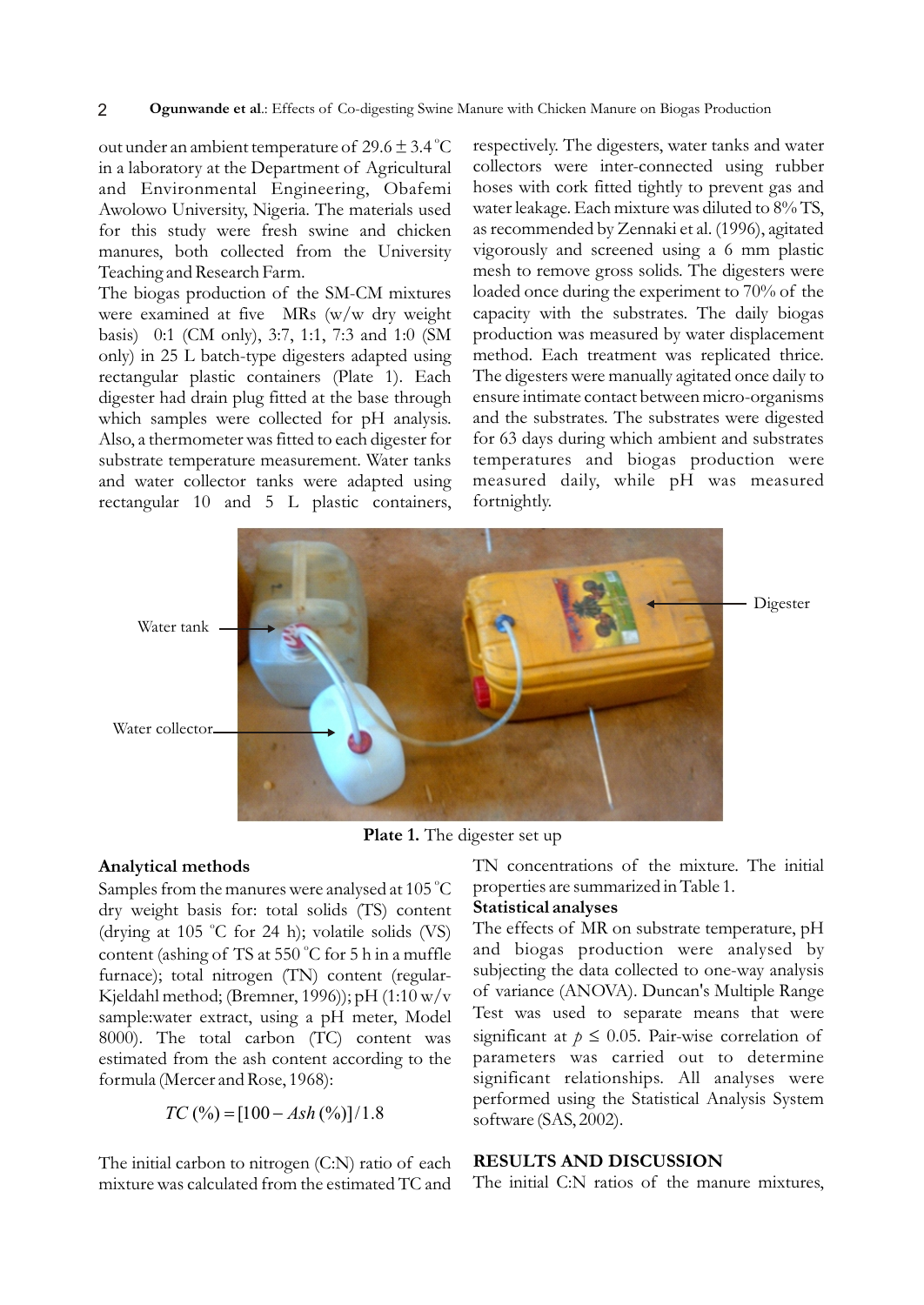which increased as the level of SM in the mixtures decreased, ranged from 17.9:1 to 19.8:1 (Table 1). The results of the ANOVA showed that the effect of MR was significant ( $p = 0.05$ ) on digester

| <b>MR</b> | Properties* |                                 |          |           |           |  |
|-----------|-------------|---------------------------------|----------|-----------|-----------|--|
|           | pH          | $VS$ $\left(\frac{0}{0}\right)$ | $TC$ (%) | TN $(\%)$ | C:N ratio |  |
| 0:1       | 6.98        | 72.8                            | 40.4     | 2.04      | 19.8:1    |  |
| 3:7       | 6.64        | 68.6                            | 38.1     | 1.97      | 19.3:1    |  |
| 1:1       | 6.70        | 65.9                            | 36.6     | 1.93      | 19.0:1    |  |
| 7:3       | 6.79        | 63.2                            | 35.1     | 1.89      | 18.6:1    |  |
| 1:0       | 6.25        | 59.0                            | 32.8     | 1.83      | 17.9:1    |  |

temperature, pH and biogas production (Table 2).

\*Mean values are shown  $(n = 3)$ .

**Table 2.** ANOVA Results Showing the Effect of Manure Mixing on the Parameters

| Parameter         | Source    | DF | <b>SS</b> | <b>MS</b> | F-value | Pr>F     |
|-------------------|-----------|----|-----------|-----------|---------|----------|
| Temperature       | Treatment | 4  | 2.157     | 0.539     | 140.374 | < 0.0001 |
|                   | Error     | 10 | 0.038     | 0.004     |         |          |
| pH                | Treatment | 4  | 0.219     | 0.055     | 99.484  | < 0.0001 |
|                   | Error     | 10 | 0.006     | 0.001     |         |          |
| Biogas production | Treatment | 4  | 0.753     | 0.188     | 73.667  | < 0.0001 |
|                   | Error     | 10 | 0.026     | 0.003     |         |          |

DF, degrees of freedom; SS, sum of squares; MS, mean of squares; F, critical value; Pr, probability value.

### **Effect on substrate temperature**

The mean substrate temperature during digestion was  $28.5 \pm 2.5$  °C. This temperature was within the mesophilic range of  $25-35$  °C considered optimal for the support of biological-reaction rates (Tchobanoglous et al., 2003). It was observed that MR 0:1 and 1:1, which had lower average temperatures (Table 3), had longer digestion times and significant  $(p \t 0.05)$  correlation between substrate temperature and biogas production (Table 4). The variation of substrate temperature with time, as shown in Fig. 1, indicated that temperatures of MRs 3:7 and 7:3 increased gradually, while MRs 1:0, 0:1 and 1:1 had fluctuations of  $\pm 0.50$ ,  $\pm 1.03$  °C and  $\pm 1.50$  °C, respectively during the digestion period. The nonsignificant  $(p > 0.05)$  correlations between ambient and substrate temperatures (Table 4) showed that there was no heat exchange through the digesters wall. Also, there was no significant (*p* > 0.05) correlation between substrate temperature and pH in any of the treatments (Table 4).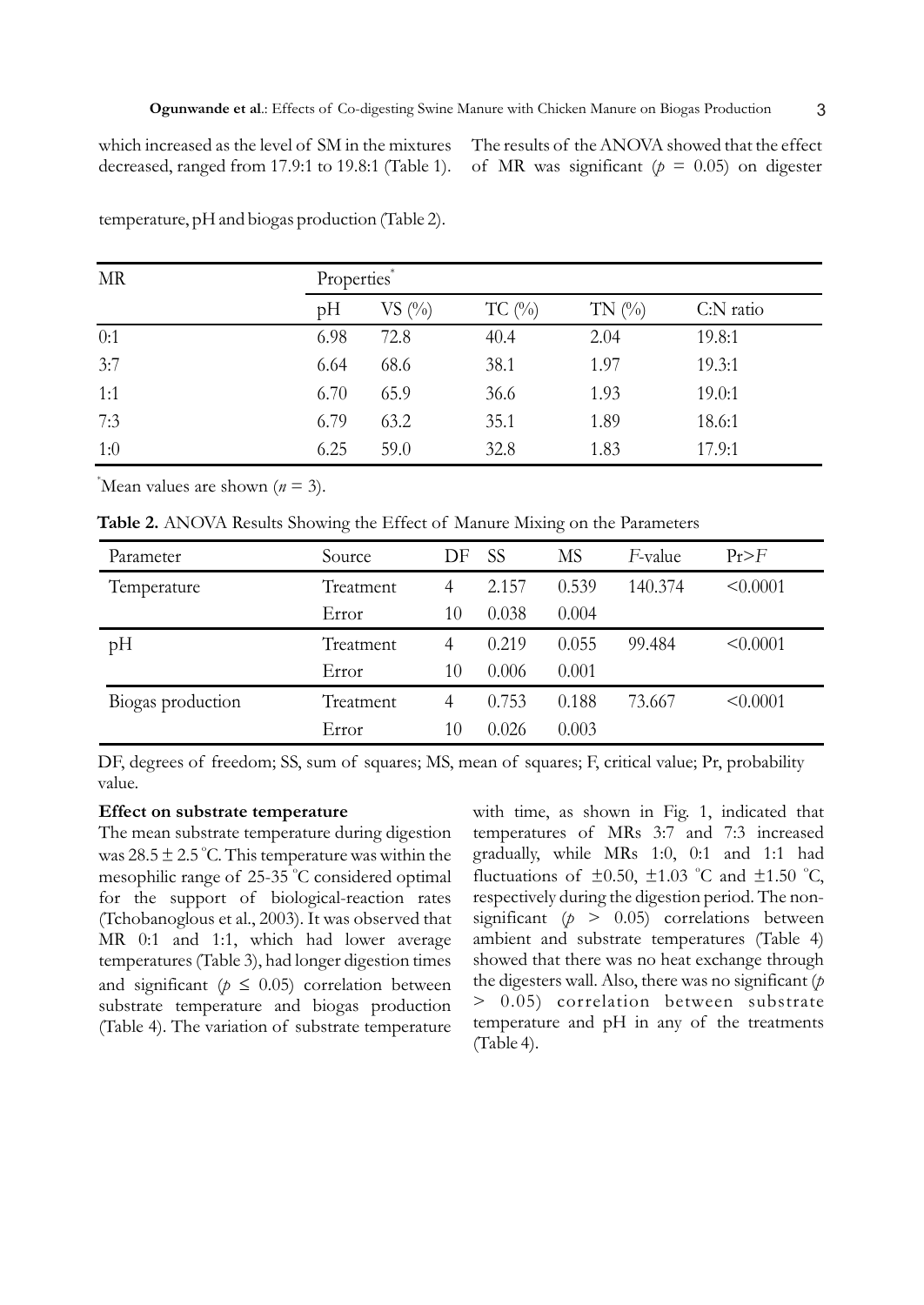



**Figure 1** Variation of Substrate Temperature during Digestion.

| MR  | Temperature $(^{\circ}C)$ | pH             | Biogas (L $kg^{-1}$ VS fed day <sup>-1</sup> ) |
|-----|---------------------------|----------------|------------------------------------------------|
| 0:1 | 28.4 <sup>d</sup>         | $6.87^{b}$     | $0.52^{\circ}$                                 |
| 3:7 | $29.4^a$                  | $6.98^{a}$     | 0.20 <sup>c</sup>                              |
| 1:1 | $28.8^{\circ}$            | $6.65^{\circ}$ | 0.88 <sup>d</sup>                              |
| 7:3 | $29.4^{\circ}$            | $6.98^{a}$     | $0.41^{b}$                                     |
| 1:0 | $29.2^{b}$                | $6.87^{b}$     | $0.38^{e}$                                     |

**Table 3.** Significant Means Separation using the Duncan's Multiple Range Tests

Superscripts with the same letter are not statistically different at  $p = 0.05$ .

**Table 4.** *R*-squared Values From Pair-wise Correlation of Parameters

| MR  | Pair-wise correlated parameters |             |           |       |  |
|-----|---------------------------------|-------------|-----------|-------|--|
|     | AT/ST                           | ST/BP       | pH/BP     | pH/ST |  |
| 0:1 | 0.082                           | $0.243^a$   | 0.06      | 0.076 |  |
| 3:7 | 0.054                           | 0.038       | $0.846^a$ | 0.123 |  |
| 1:1 | 0.086                           | $0.233^{a}$ | 0.083     | 0.155 |  |
| 7:3 | 0.061                           | 0.004       | 0.466     | 0.005 |  |
| 1:0 | 0.014                           | 0.085       | 0.615     | 0.665 |  |

<sup>a</sup> Values significant at  $p = 0.05$ .

AT: ambient temperature; ST: substrate temperature; BP: biogas production.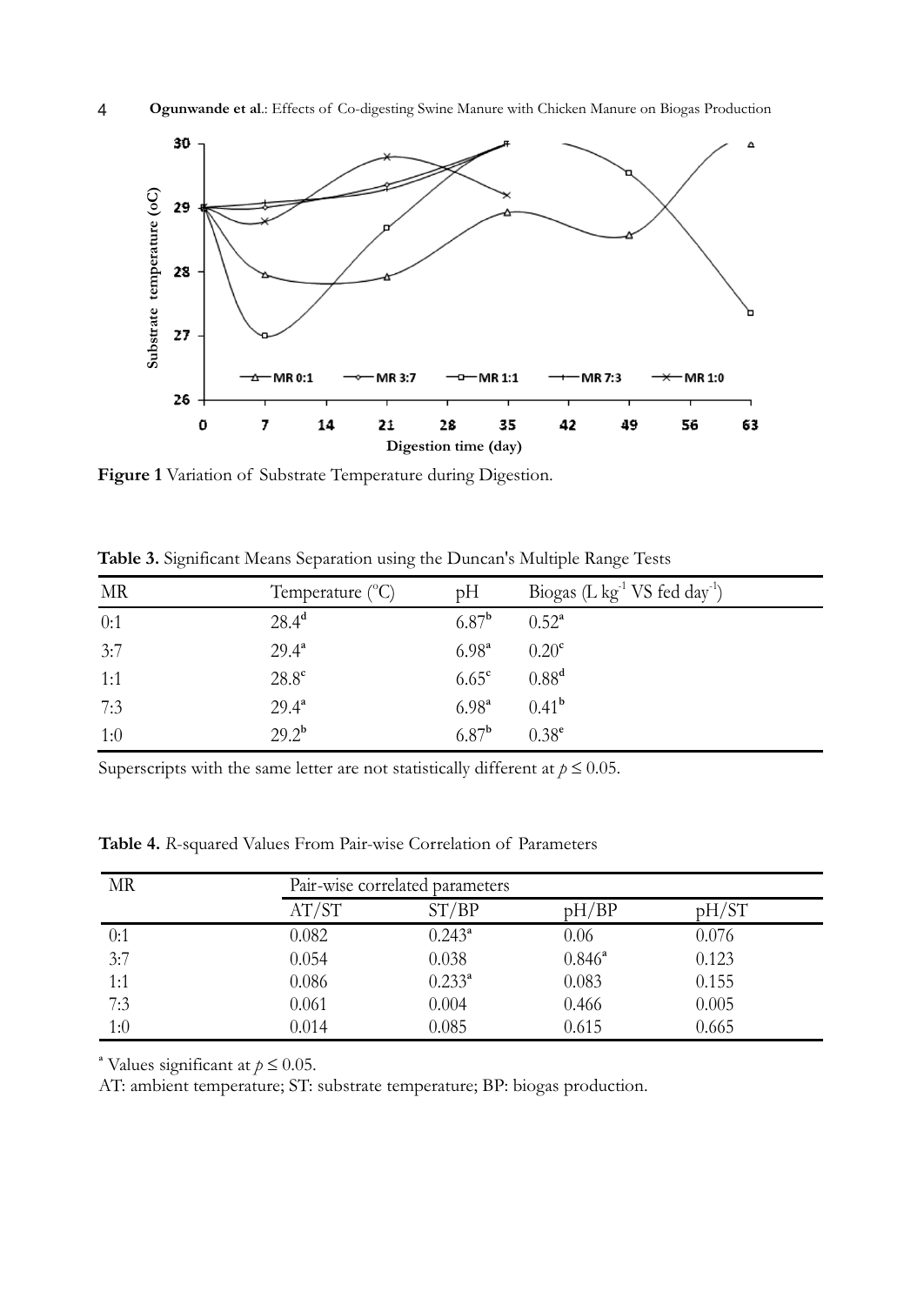#### **Effect on substrate pH**

The range of substrates pH during digestion (6.25-6.98) was within 6-8 considered suitable for bacteria involved in anaerobic digestion. The pH variation was characterized by increase and decrease in pH values (Fig. 2) of the treatments. According to Macias-Corral et al. (2008), decrease in pH could be attributed to hydrolysis of the easily degradable fraction of the manures and conversion to volatile fatty acids (VFA), while the increase could be attributed to subsequent transfer and consumption of VFA by methanogenesis. The pH fluctuations were highest and least in MR 1:0 ( $\pm$ 0.54) and MR 3:7  $(\pm 0.33)$ , respectively. The pH of MR 0:1 continued to increase throughout the experiment after a temporary decrease during the first week. MRs 3:7, 7:3 and 1:0 had the same pattern of variation during the experiment.



**Figure 2** Variation of pH during Digestion.

### **Biogas production**

Biogas production rate and total production are a function of the substrates' organic matter content and biodegradability (Macias-Corral et al., 2008). Daily production and cumulative production were measured for each treatment. The results of daily production are presented in Fig. 3. The MRs (except MR 1:1) started biogas production within 24 h. The one day lag experienced by MR 1:1 could be attributed to the time needed by the microbial flora in the equal-weighted SM and CM to acclimatize to the altered environmental conditions. The daily production of each MR fluctuated repeatedly and peaked at different days during digestion. The differences in peak periods were attributed to the differences in organic matter content and the degree of biodigestibility of the manure mixtures (Odeyemi, 1982). Some days of non-production during digestion were recorded in all the treatments. The total values

showed that MRs 0:1, 3:7, 1:1, 7:3 and 1:0 had 5, 4, 11, 8 and 5 days, respectively of no biogas production. This may probably be as a result of methanogens undergoing a methamorphic growth process by consuming methane precursors produced from the initial activity (Lalitha et al., 1994). Productions from MRs 3:7, 1:1, 7:3 and 1:0 stopped on the  $32<sup>nd</sup>$ ,  $61<sup>st</sup>$ ,  $35<sup>th</sup>$  and  $33<sup>rd</sup>$  day, respectively, while MR 0:1 produced throughout the experiment. The stoppage of production suggested completion of the digestion process or process breakdown possibly as a result of methane inhibitors in the manure(s). Average values showed that biogas production was highest during the first week in MRs 0:1, 3:7, 7:3 and 1:0, while MR 1:1 recorded highest production during the third week. After the peaks, production dropped gradually to completion, except in MR 0:1 which had another increase in production during week 7.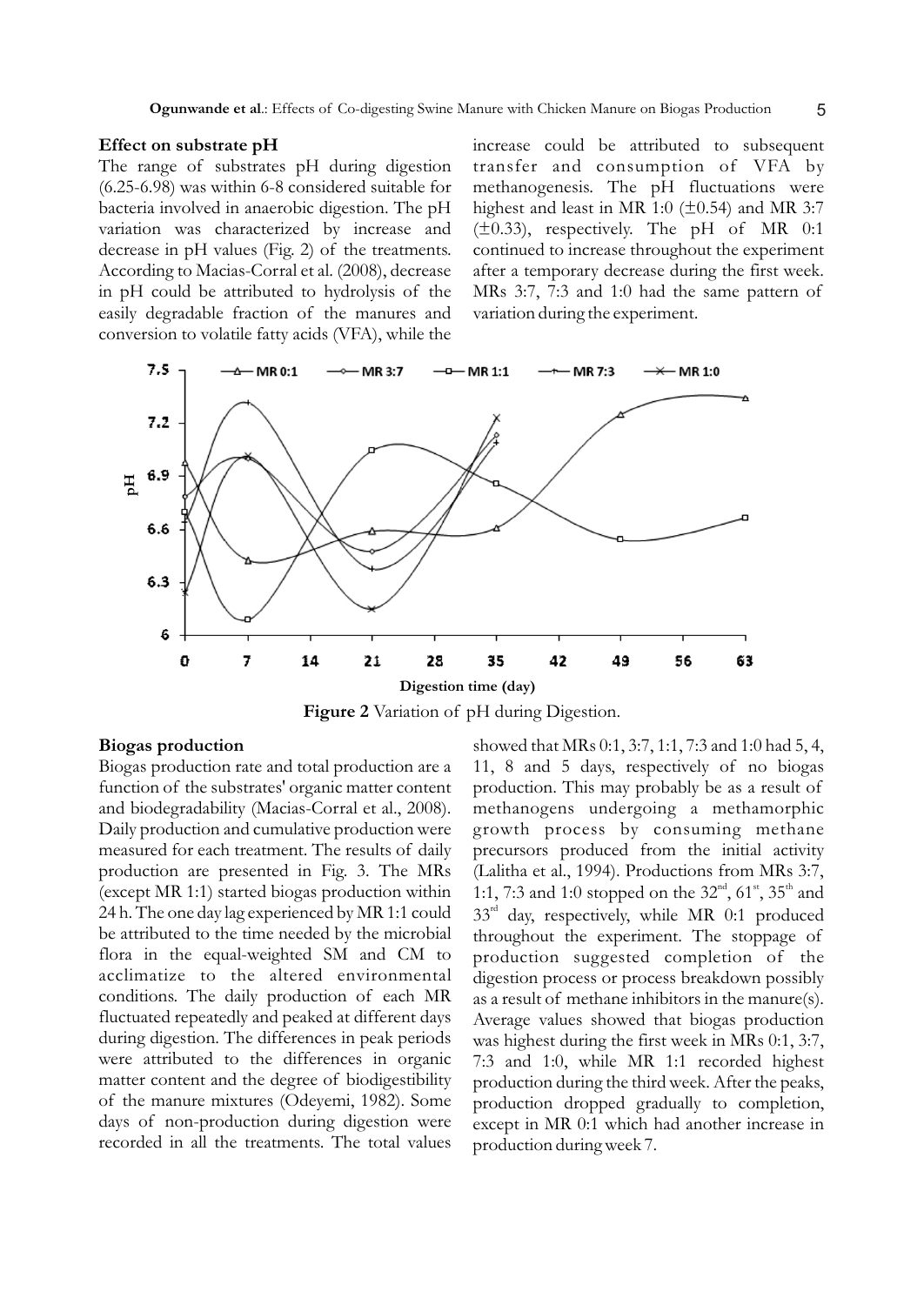

**Figure 3** Variation of Daily Biogas Production during Digestion.

The cumulative biogas production (Fig. 4) showed that MRs 1:1 and 3:7 produced the highest and least quantities of biogas during the experiment. In terms of the individual manures, the average daily biogas production from MR  $0:1$   $(0.52$  L kg VS fed day<sup>-1</sup>) was higher than that from MR 1:0  $(0.38 \text{ L kg}^{-1} \text{ VS fed day}^{-1})$  (Table 3). This finding was in conformity with previous anaerobic digestion studies (Adewumi, 1995; Itodo and Awulu, 1999; Ojolo et al., 2007) and was attributed to high biodigestibility of poultry manure (Odeyemi, 1982). It was observed that MRs 0:1 and 1:1, which had lower digester temperatures had higher biogas production. Angelidaki and Ahring (1994) had similar observation that temperature reduction resulted in an increase of

biogas yield. MR 1:1 produced the highest average daily biogas (0.88 L kg<sup>-1</sup> VS fed day<sup>-1</sup>), which was 69.2% and 131.6% higher than MRs 0:1 and 1:0, respectively. MR 7:3 produced  $0.41$  L kg<sup>-1</sup> VS fed day<sup> $-1$ </sup>, which was 21.2% lower than MR 0:1 and 7.89% higher than MR 1:0. MR 3:7 produced the lowest average daily biogas (0.20 L kg $^{\textrm{\text{--}}}$  VS fed day $\overline{\phantom{a}}$ <sup>1</sup>), which was 61.5% and 47.4% lower than MRs 0:1 and 1:0, respectively. Disparities in gas productions from animal manures have been attributed to various factors of (Bryant et al., 1971; Odeyemi, 1982; Coombs, 1990): manure (C:N ratio, chemical and physical composition digestibility of lignocellulosic materials and presence of inhibitors), animal (digestive physiology) and diet (nutrient composition).



**Figure 4** Cumulative Biogas Production during Digestion.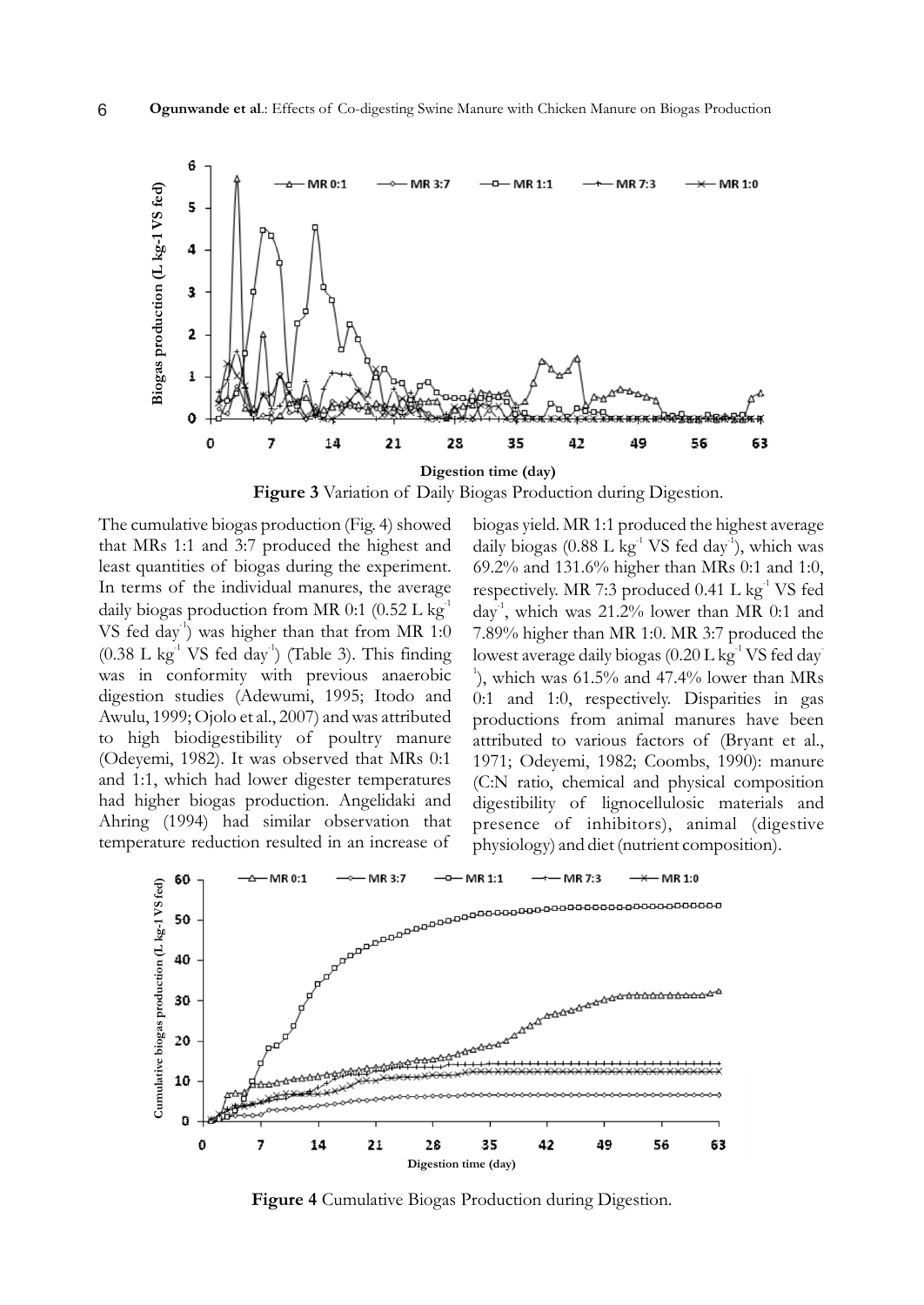## **CONCLUSIONS**

Co-digestion of SM and CM has shown a significant effect on anaerobic digestion. The results showed that MR had significant  $(p \ 0.05)$ effect on substrate temperature, pH and biogas production. The mean substrate temperature and pH during digestion were 28.5  $\pm$  2.5 °C and 6.80  $\pm$ 0.55, respectively. MRs 0:1 (CM only) and 1:0 (SM only) produced average daily biogas of 0.52 and  $0.38$  L kg<sup>-1</sup> VS fed day<sup>-1</sup>, respectively. MR 1:1 appeared to be the optimum as it produced the highest average daily biogas, which was 69.2% and 131.6% higher than productions from MRs 0:1 and 1:0, respectively.

### **REFERENCES**

- Adegbulugbe, A.O. and Akinbami, J.F.K. 1995. Urban household energy pattern in Nigeria. *Natural Resources Forum* 19 (2): 125-133.
- Adewumi, I.K. 1995. Determination of parameters for the design of biogas digesters. *Ife Journal of Technology* 5 (1): 9-15.
- Angelidaki, I. and Ahring, B.K. 1994. Thermophilic anaerobic digestion of livestock waste: the effect of ammonia. *Applied Microbiology and Biotechnology* 38 (4): 560-564.
- Anozie, A.N., Layokun, S.K. and Okeke, C.U. 2005. An evaluation of a batch pilot-scale digester for gas production from agricultural wastes. *Energy Sources* 27 (14): 1301-1311.
- Bremner, J.M. 1996. Nitrogen-total. In: Sparks DL (ed.), *Methods of Soil Analysis. Part 3- Chemical Methods*. Madison, WI, USA: SSSA Inc., ASA Inc, 1085122.
- Bryant, M.P., Tzeng, S.F., Robinson, I.M. and Joiner, A.E. 1971. Nutrients requirements of methanogenic bacteria. In: *Advances in Chemistry Series* 105. Anaerobic Biological Treatment Processes. Washington: American Chemical Society.
- Callaghan, F.J., Wase, D.A.G., Thayanithy, K. and Forster, C.F. 1999. Co-digestion of waste organic solids: batch studies. *Bioresource Technology* 67: 117-122.
- Coombs, J. 1990. The present and future of anaerobic digestion. In: *Anaerobic Digestion- A Waste Treatment Technology*. London: Elsevier Applied Science, 1-42.
- Gelegenis, J., Georgakakis, D., Angelidaki, I. and Mavris, V. 2007a. Optimization of biogas production by co-digestion whey with diluted poultry manure. *Renewable Energy* 32: 2147-2160.
- Gelegenis, J., Georgakakis, D., Angelidaki, I., Christopoulou, N. and Goumenaki, M. 2007b. Optimization of biogas production from olive-oil mill wastewater, by co-digesting with poultry manure. *Applied Energy* 84: 646-663.
- Itodo, I.N. and Awulu, J.O. 1999. Effects of total solids concentrations of poultry, cattle, and piggery waste slurries on biogas yield. *Transactions of the ASAE* 42 (6): 1853- 1855.
- Kasisira, L.L. and Muyiiya, N.D. 2009. Assessment of the effect of mixing pig and cow dung on biogas yield. Agricultural Engineering International: the *CIGR Ejournal*. Manuscript 1329, Vol. XI.
- Lalitha, K., Swaminathan, K.R. and Bai, R.P. 1994. Kinetics of biomethanation of solid tannery waste and the concept of interactive metabolic control. *Applied Biochemistry and Biotechnology* 47: 73-87.
- Macias-Corral, M., Samani, Z., Hanson, A., Smith, G., Funk, P., Yu, H. and Longworth, J. 2008. Anaerobic digestion of municipal solid waste and the effect of co-digestion with dairy cow manure. *Bioresource Technology* 99: 8288-8293.
- Magbanua Jr, B.S., Adams, T.T. and Johnston, P. 2001. Anaerobic codigestion of hog and poultry waste. *Bioresource Technology* 76: 165-168.
- Mercer, W.A. and Rose, W.W. 1968. *Investigation of Windrow Composting as a Means for Disposal of Fruit Waste Solid*. Washington, DC. National Canners Association Research Foundation.
- Misi, S.N. and Forster, C.F. 2001. Batch codigestion of two-component mixtures of ag ro-wastes. *Process Safety and Environmental Protection* 79 ( 6): 365-371.
- Odeyemi, O. 1982. *Relative Biogas Generation From Animal Manures in Nigeria*. University of Regina, Saskatchewan, Canada: Energex '82.